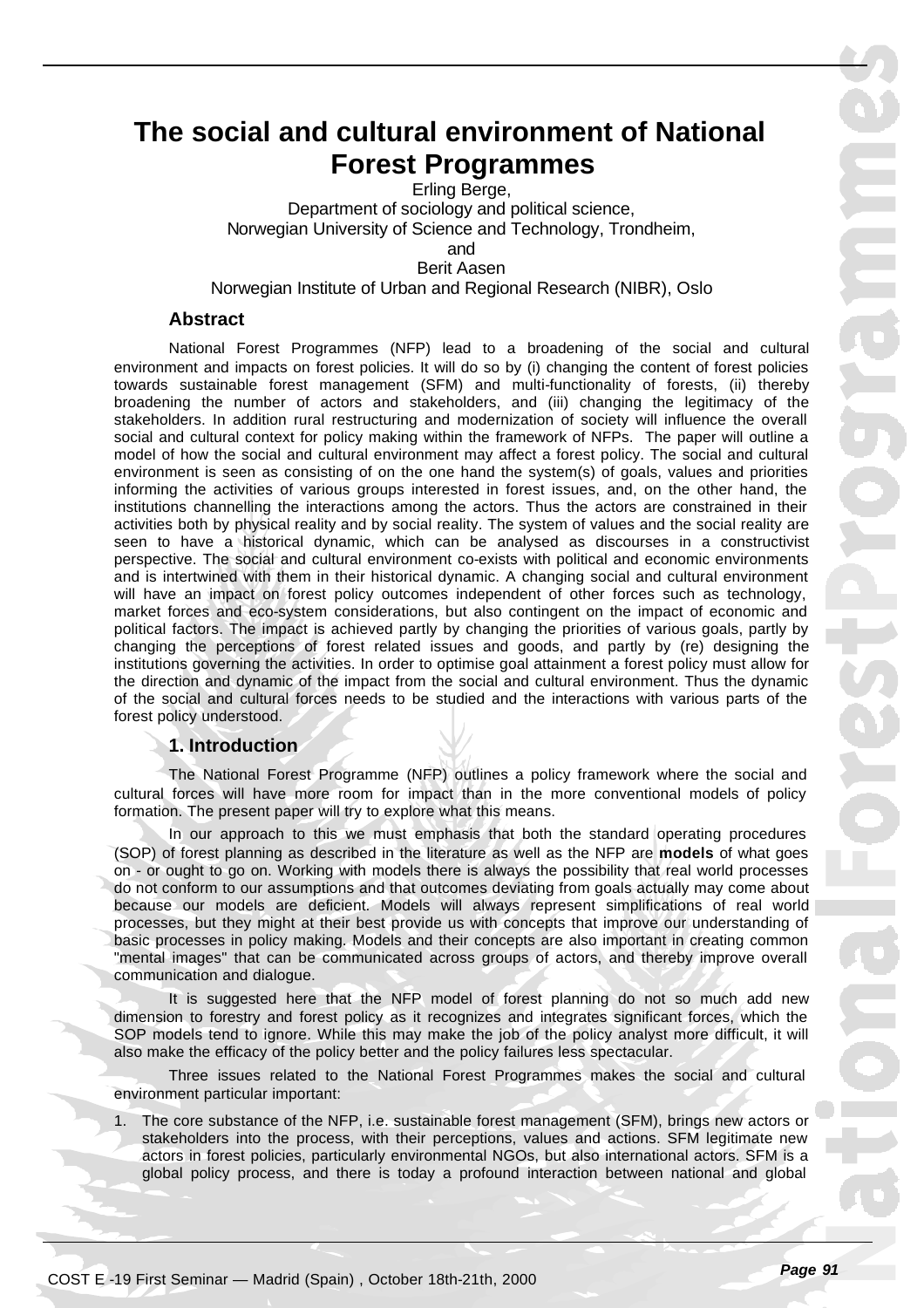actors in the policy making on SFM.

- 2. NFP is foremost the proscription of a process, i.e. a framework for policy making and implementation. All the main guidelines for the planning process; (i) participation; (ii) holistic and intersectoral approach; and (iii) iterative process and long term commitment; all these principles contribute to bringing new stakeholders into the planning process. These will bring a broadening of the social base, perceptions and values.
- 3. NFP will most probably change the role of the state in forest policy formulation and implementation. Forest policy will move away from a segmented policy making process which has traditionally been formulated in the corporate forest segment, where the State (Ministry of Agriculture, and forest extension services), forest owners and forest industry, and forest science has operated with little interference or challenges from outside actors. It will move towards a situation where new stakeholders assert themselves in the policy making process, and the state will for several reasons probably over time change towards a broker or mediator between stakeholders.

#### **2. Principles for National Forest Programmes**

Reviewing the development of the concept of a National Forest Programme, Egestad (1999) concludes:

«A National forest programme is a comprehensive forest policy framework, meant to be a generic term for a wide range of approaches to sustainable forest management within different countries and to be applied at national and sub national levels, based on a set of basic principles. (p.21).

The 11 principles are divided into two sets. The first set lists 6 principles that states can consider:

- 1. «Appropriate participatory mechanisms to involve all interested parties,
- 2. decentralization, where applicable, and
- 3. empowerment of regional and local government structures consistent with the constitutional and legal framework of the country;
- 4. recognition and respect for customary and traditional rights of, inter alia, indigenous people, local communities, forest dwellers and forest owners;
- 5. secure land tenure arrangements, and
- 6. the establishment of effective coordination mechanisms and conflict resolution schemes.

The second set consists of five principles that *should* be recognized regardless of the approach adopted by individual countries to its sustainable forest management policy process.

These are:

- 1. National sovereignty and country leadership;
- 2. consistency with national policies and international commitments;

3. integration with the county's sustainable development strategies;

partnership and participation, and

1. holistic and intersectoral approaches.» (Egestad 1999:21-22)

Appropriate participatory mechanisms imply a broader base of participants. Effective coordination and conflict resolution must involve local participation. And the holistic and intersectoral approach will require input from all stakeholders. Thus, compared to the standard operating procedures of textbook policy development, a holistic and intersectoral approach to forest policy with extensive participation of stakeholders resulting in partnerships in the execution of the policy will create new ways for the social and cultural environment to affect policy outcomes. And as decentralization and empowerment of local structures and recognition of customary and traditional rights are taken into the policy this will be even more pronounced.

The long process known as «modernisation» is a frame for understanding much of the changes in perceptions and valuations of forests and forest related activities. Industrialisation,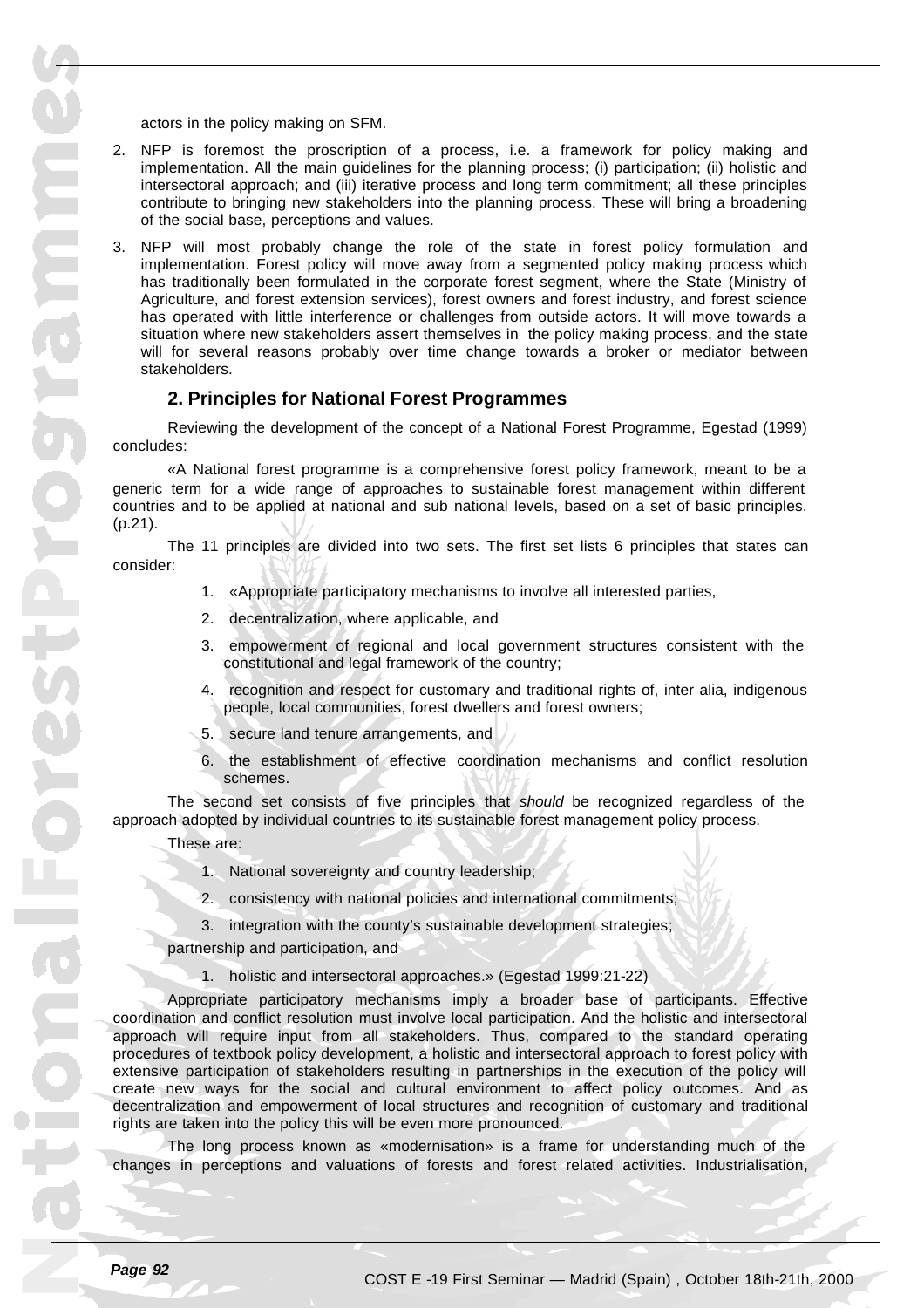education and leisure has fundamentally shaped the groups of actors involved and the forms of local communities. There are also reasons to expect that the restructuring of the rural economic and political landscape and the increased emphasis on multi-functionality of forests (and agricultural landscapes, i.e, rural primary production) will not only bring into the policy making new groups, but also lead to a fragmentation of existing groups, and new alliances.

Social change and modernization of the rural areas will further strengthen the broadening of the social and cultural basis of the stakeholders taking part in the forest policy making. As Bill Slee formulated it in the Workshop on *The role of forest and forestry in rural development* in Vienna in July this year, when he "characterized the late 20<sup>th</sup> century as a time of profound rural restructuring", where "forest has been transformed from a relative narrow production-oriented industry to a provider of multiple functions". One may reasonably expect that the restructuring of the rural economic and political organisation will have a long-term influence on policy making. The increased emphasis on multi-functionality of forests (and agriculture, i.e, rural primary production) will not only bring into the policy making new groups, new user and consumption patterns of forests and forest products. It will also lead to new interest coalitions, perhaps to fragmentation of existing groups, and to new alliances.

#### **«Living Forest»: A Norwegian project in the spirit of NFP**

«Living Forest» was a policy development project initiated in 1994-95 by the forest owners and forest industry associations. The goal of the project was to assist forest owners in developing sustainable forestry in the spirit of recommendations from the Brundtland commission of 1987 and the Earth Summit in Rio de Janeiro in 1992, and to construct a national consensus on principles of sustainable forest management (SFM). However, the force precipitating the project was the perception among the Norwegian forest owners and forest industry of a growing market demand in Europe for timber certified as coming from sustainable forestry. Therefore the work on standards that could be included in a timber certification system became the main work of the "Living Forest" Project. The urban consumers of central Europe had made their power felt among Norwegian forest owners.

The organization of the project certainly conforms to the NFP principles in the inclusion of stakeholders and the holistic and intersectoral approach to their problem. While initiated by the forest -owner, -labour and -industry associations, public authorities participated with financial contributions and expert advice. Research institutions were called on to provide knowledge by presenting existing and producing new interpretations of data on Norwegian forests. NGO's representing the general public's interests in outdoor recreation and nature protection also participated.

The outcome of the project, presented in 1998 (see Sanness 1999), was the recommendation of 23 operating procedures for the various forestry activities considered.

 A closer inspection of the standards suggest that social and cultural factors enters significantly in several of them such as the considerations of outdoor recreation values and the protection of cultural landscapes. But also, apparently, in areas such as «Biologically important areas». The biologically important areas are old growth forest and key habitats. The identification and delineation of such areas are not always clear-cut and obvious to the ordinary forest user. Their identification requires trained biologists. We shall return to this problem later.

While the model of NFP presented here clearly acknowledges the role of social and cultural factors, the on-going development of forest policies in Europe are of course also affected by its social and cultural environment even though the older policy models did not recognize this. Let us first organize our conceptual model before we go into a discussion of how this comes about.

#### **3. Thinking about forest policy outcomes**

Forest policy is a government's effort to achieve specific goals by integrating and directing the various societal activities affecting forest resources.

Issues in forest usage perceived as public problems can be understood as problems of collective action (both first order and second order problems), and the policy solutions to the problems described as political compromises. These compromises will materialize in particular institutional forms assumed to «solve» the problems. Over time the set of problems as well as the set of solutions will change.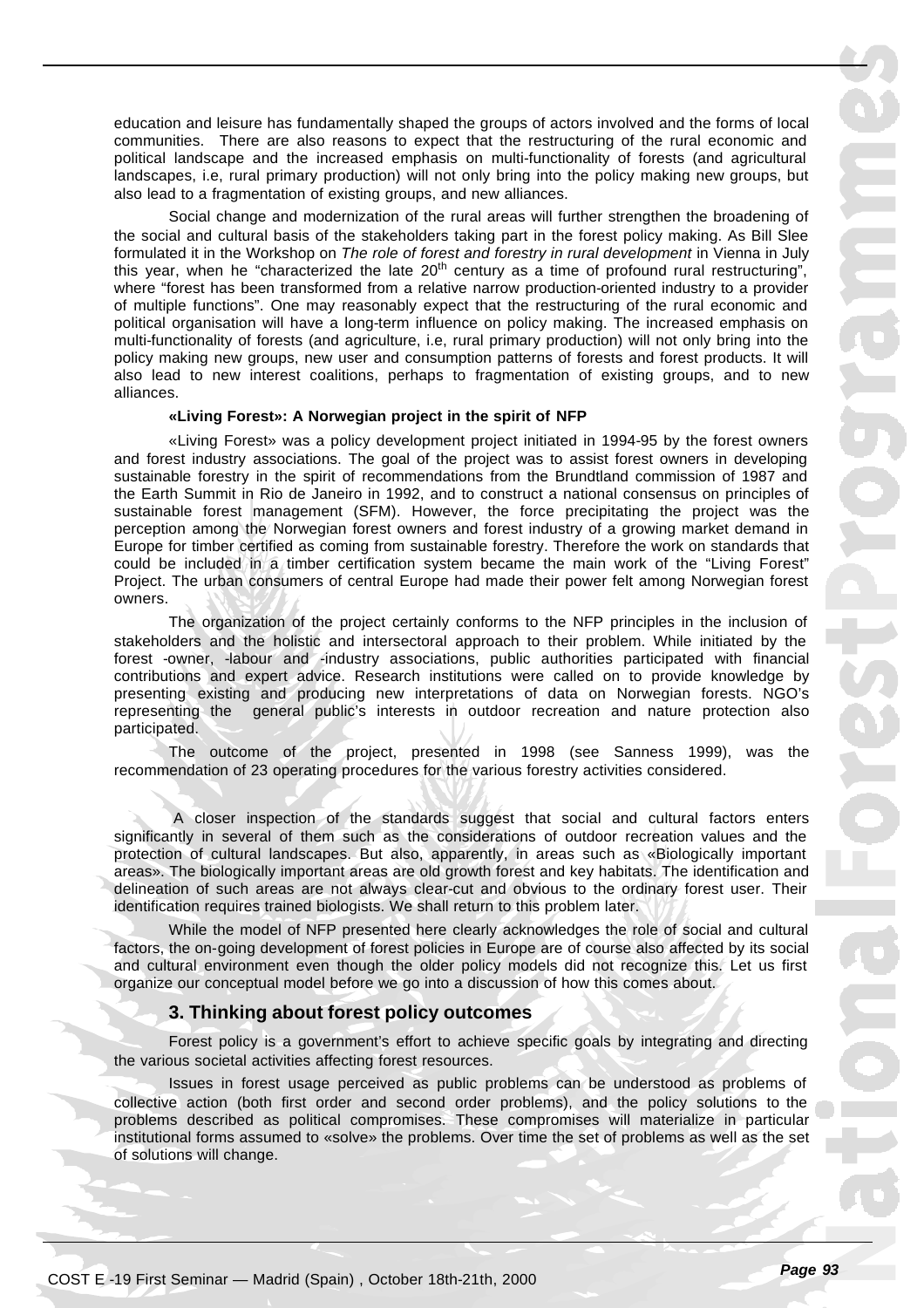Policy analysis will usually start out with problem analysis, go on to information gathering, analyse possible solutions and present a proposal. If we situate these processes in a political context there is a «situation» before a problem is formulated. Let us call this the perceived forest conditions. Perception and interpretation is an essential part of the problem formulation. Policy changes are tied both to perceptions of forest conditions and to what has been learned from previous policy outcomes.

In this process the relevant actors involved are the owners of forest resources, the industries depending on access to forest resources, and the consumers of various types of forest products. But also, of course, the forest professionals staffing the various government agencies and private bureaucracies charged with duties towards the forest sector.

The perception and interpretation of the forest conditions are basically social and cultural processes. There may be smaller or larger chunks of scientific investigations. But also these are situated in a social and cultural matrix of competing valuations and interests. With a basis in the perceived forest conditions the actors go about securing their interests. In this we can rely on them to maximize their returns both in material terms and in mental terms. The trade offs between effort spent on material or mental gratification will vary across actor groups.

The struggle for government coordination and action in relation to perceived forest conditions is basically a political process. But also this process is affected by social and cultural forces. It is important to keep in mind that the outcome in the form of a forest policy impacts the forest conditions only though it's impact on the relevant forest actors. The way these groups perceive the policy and interpret its requirements are also social and cultural processes. In so far as the policy requires people to do something that they would not have done voluntarily, the policy requires power. But in a democratic polity a government's power to enforce its policy is a precarious commodity. Its use of power needs to be seen as legitimate. Without careful attention to problems of enforcement policies will fail. Null results and counterproductive outcomes of government policies (as measured against stated policy goals) are far from unknown (Sieber 1981).

But governments generally stay in power. One of their main powers lies in the ability to shape agendas and select problems for attention. Another is the politicians ability to persuade, to make people agree to a certain interpretation of the world. In this process the social and cultural environment plays a crucial role. We shall return to this later.

| Standards for forestry activities (tentative translations from Norwegian, p.84 in Sanness 1999) |                                                                   |
|-------------------------------------------------------------------------------------------------|-------------------------------------------------------------------|
| 1                                                                                               | Labor force and competence                                        |
| 2                                                                                               | Handling of waste                                                 |
| 3                                                                                               | Protection of forest land                                         |
| 4                                                                                               | Biologically important areas (old growth forest and key habitats) |
| 5                                                                                               | Forest affected by fire                                           |
| 6                                                                                               | <b>Mountain forest</b>                                            |
| 7                                                                                               | Outdoor recreation                                                |
| 8                                                                                               | Old, sturdy trees and dead wood                                   |
| 9                                                                                               | Protection of genes in trees                                      |
| 10                                                                                              | Use of fertilizer                                                 |
| 11                                                                                              | Forms of logging                                                  |
| 12 <sup>2</sup>                                                                                 | <b>Cultural landscapes</b>                                        |
| 13                                                                                              | Cultural heritage                                                 |
| 14                                                                                              | Landscape planning                                                |
| 15                                                                                              | Long term timber production                                       |
| 16                                                                                              | Soil preparation                                                  |
| 17                                                                                              | Bog and swamp forest                                              |
| 18                                                                                              | Planting of forest and change of tree species                     |
| 19                                                                                              | Forest roads                                                      |
| 20                                                                                              | Spraying                                                          |
| 21                                                                                              | Transport across terrain                                          |
| 22                                                                                              | Tree species distributions                                        |
| 23                                                                                              | Water protection                                                  |
|                                                                                                 |                                                                   |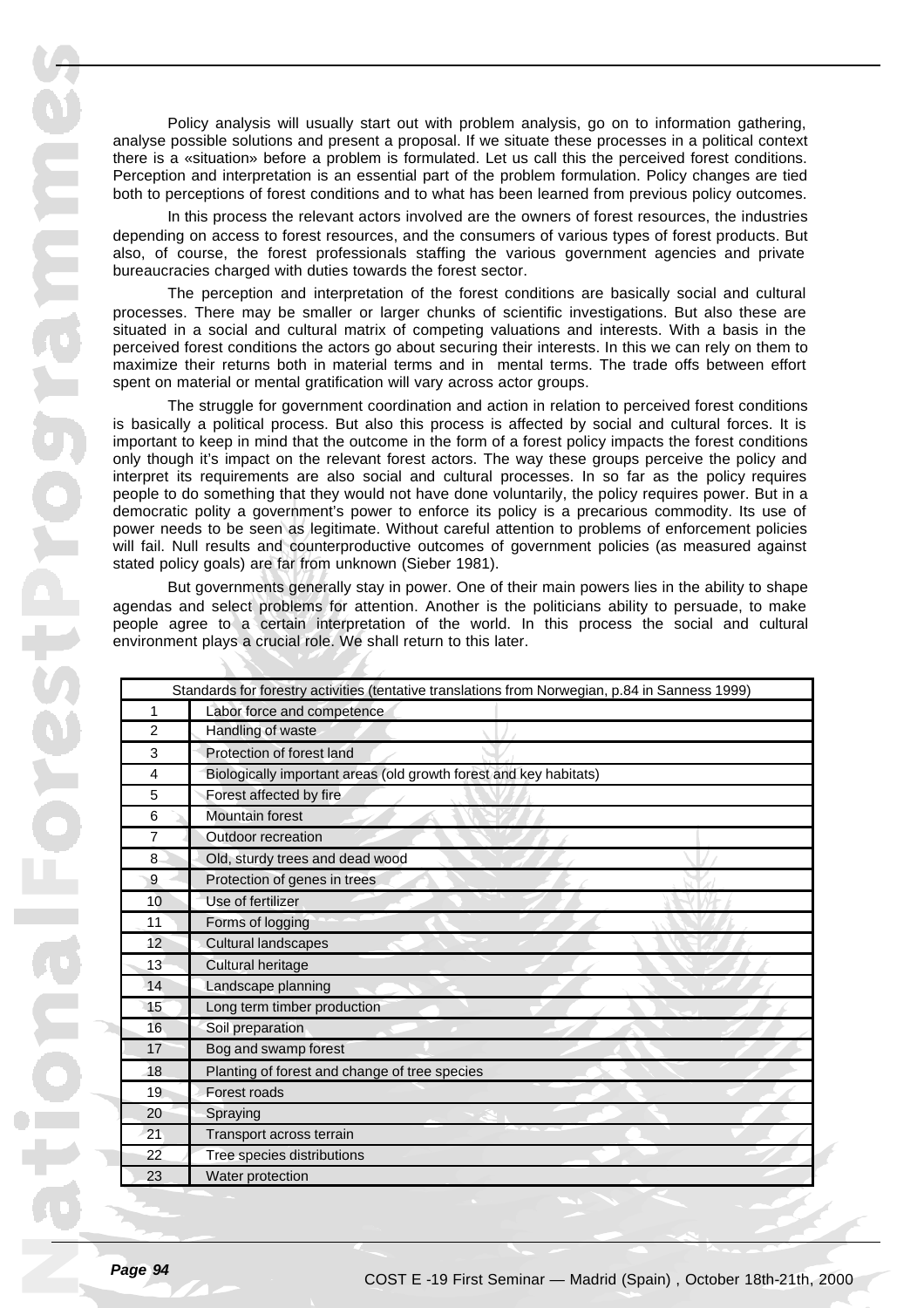The basic elements of the model and the general flow of causation are depicted in figure 1. Only causal flows from social and cultural forces are included. But to get a dynamic picture of what goes on we also need theories of social and cultural processes.

Figure 1 : The social and cultural environment in relation to forest policy outcomes

#### **4. Theoretical approaches to social and cultural impacts**

To interpret and give meaning to the figure above we shall use a fairly basic social science approach. It can broadly be characterized as constructivist and interpretative but applied with an institutional power structure as backdrop. This approach is not in opposition to the practical and managerial approach of ordinary policy making, but an effort to make these activities more sensitive to the contingencies and ambiguities inherent in them. And it will help to understand how social and cultural factors insert themselves into planning procedures and affect their outcomes.

The first thing to note about social and cultural forces is the importance of talk. In experimental studies of the assumptions of simple models of collective action such as the prisoners dilemma, it has been discovered that relaxing the assumption of no communication by allowing participants to talk, particularly face to face, significantly increases the level of cooperation (Ostrom 1999). The trust and reputation needed for sustained collective action are established primarily by talk, backed, of course, by performance.

The second thing to note about social and cultural forces is the way power is conveyed by words, concepts and speech habits. Those who are able to select and define words and concepts and to give them meaning, are able to shape our worldview and direct our attention. And in most situations the power and social standing of the speaker matters to the listener. The impact of talk, the impact of the social and cultural processes, varies with the positions of the actors within the institutional and structural fabric of the society.

To understand the dynamic of social and cultural forces we need as foundation a general model of human action. It is assumed that any actor is guided by an internal set of values, goals, and preferences. But the real world action sequences initiated in pursuit of these are also obviously constrained both by the natural environment and by the social and cultural (as well as the political and economic) environment of the actors and actions (the institutional and structural fabric). Whether the operating logic of the actor is maximization of profits (competition) or communicative understanding (cooperation) depends on the type of issue at hand and the context defined for it.

To build a dynamic understanding of social and cultural systems within which action takes place we need basic process concepts such as:

- the primacy of perception (Merleau-Ponty 1964, Cicourel 1972, Schutz and Luckmann 1973)
- the social construction of reality (Berger and Luckmann 1966)
- the construction of social reality (Douglas 1987, Searle 1995)

#### **5. Perception and meaning in relation to «brute» facts.**

Just to be sure there is no misunderstanding: the emphasis on perception and meaningful interpretations is not meant to dispute the brute facts of the real world. It is rather to remind us of the well known «Thomas theorem» (Thomas 1928): «If men define situations as real, they are real in their consequences». Or more to the point: also in resource management people are fallible, they make mistakes, they misunderstand both the world and each other. And they have to act in the real world her and now. But people are also learners. If circumstances permit, they make the same mistake only once. In other circumstances the same mistake may be repeated time and again. Nobody notices. Perception is sometimes impaired.

Perception is inextricably tied to language and availability of meaningful concepts. Real world phenomena are grasped through available instruments and tied to concepts in meaningful ways through available language. Interpretation is the ongoing (re-)negotiation of meanings and concepts.

This process of perceiving and interpreting the world can be seen in two subtly different ways. Seen in one perspective the process constructs the concepts and meanings we use to understand the world, seen in the other perspective the process constructs the social instruments we need to manipulate the world. And these two perspectives needs supplement by a critical view on the power relations created. The ability to «construct» concepts to interpret the world, as well as to «propose» the social and cultural «agreements» inherent in social facts, is power. Even if no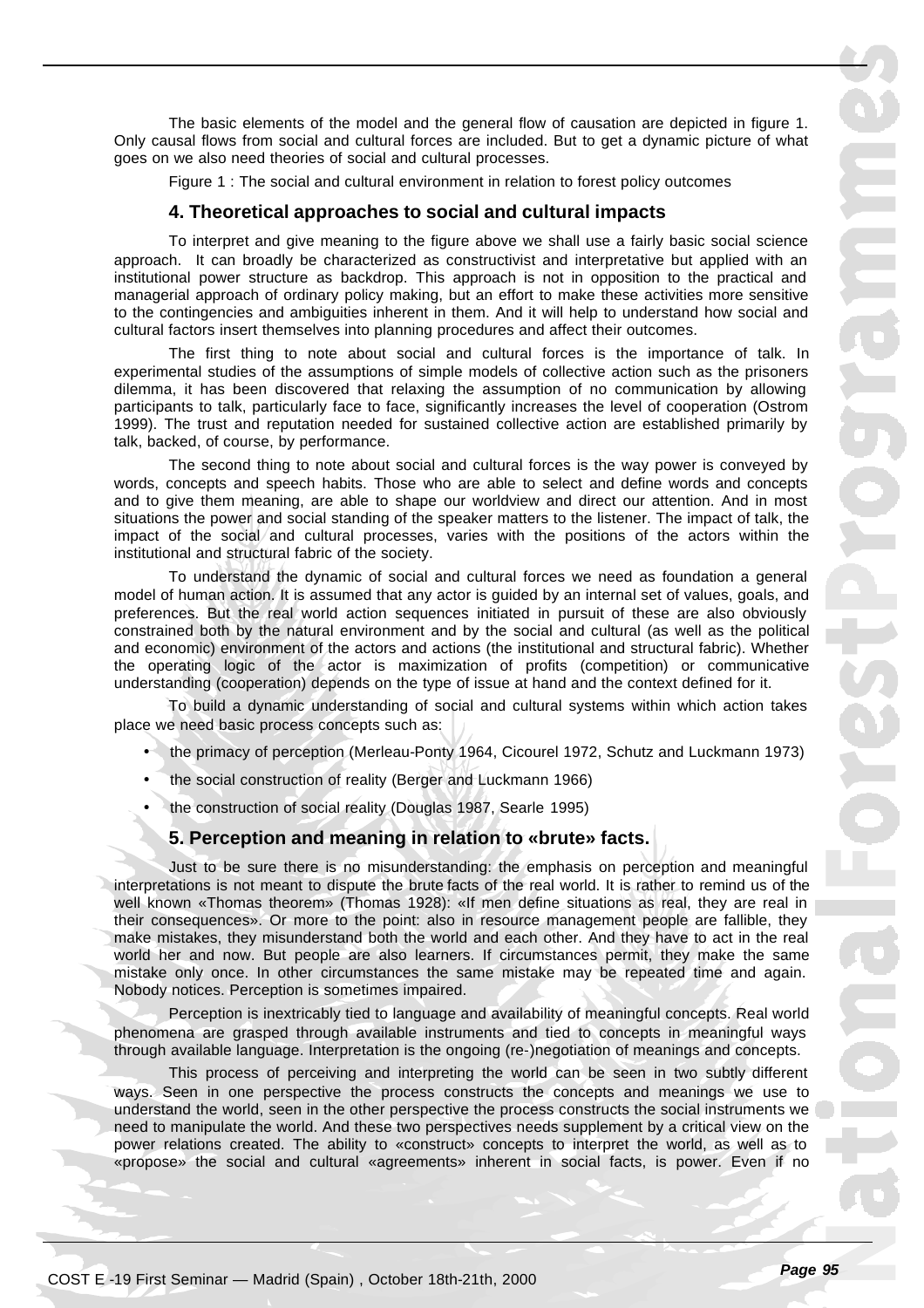intentional design of power relations is involved, the outcome will distribute power to the person/ people) being in the right position at the right time.

# **6. The social construction paradigm**

# *6.1. Social construction of reality*

The perception of the real physical world as well as the interactions among people need interpretation and integration into meaningful systems of thoughts, world views, or thought worlds, before they can have an impact on the activities of people. The activity of perceiving and interpreting the world is basically social and cultural, and the dynamic is captured by the phrase «social construction of reality». However, this is not the «real» reality, but the perceived reality: the situation people believe to be real. Hence, it has real consequences. And hence, it can be falsified by «brute facts». Our hypotheses are sometimes wrong. However, testing hypothesis is not always done. Our ability to disregard evidence is often astonishing. Sometimes it is part of a conscious power strategy.

#### *6.2. Construction of social reality: «the social forest»*

In the process of interpreting and evaluating the reality of the world people also create pure social realities: institutional systems (e.g. parliaments, marriages, forest services, universities, market prices, biodiversity conventions, certificates of sustainable timber production, etc.). This social reality is as real as the physical nature in terms of explaining human activities and aggregate outcomes of policies. And like natural forces this social reality may impact the forest. But unlike our beliefs about the physical nature, the social reality we construct is neither right nor wrong. Instead it is more or less useful for the purposes we want to achieve. And often enough one must conclude that the powerful groups in a society are content to support the institutions which further their own power, rather than reforming them to satisfy societal goals.

It is this social reality which is the study object of social science. The processes creating the social reality is often labelled collective action. In so far as collective action is based on shared understandings of the values and priorities of forests, forest goods, and the goals of forest policy, these shared understandings are created or constructed in a communicative process running across groups and generations. Sometimes we are reminded that this is collective action to solve second order problems. The first order problem is to discover the interdependent nature of activities in the real world and to perceive that coordinated action might benefit both the users and/ or the resource. The second order problem is to create a social reality (institutions) where coordinated action is both possible and profitable to the actors.

In the process of perceiving, that is finding out the nature and dynamic of the processes shaping the physical as well as the social world, science has come to play an increasingly important part. But also science - and particularly its practitioners - are located in a societal context. Social and cultural forces affect science as a coherent system. And internally within various subgroups in science there develop sub-cultures.

# **7. The sociology of knowledge in forestry**

- Knowledge and decisions (Sowell, 1980, Douglas 1987)
- The certification of professional «know-how» (Freidson 1986)
- The selection of instruments (Jasanoff and Wynne 1998)

The constructivist approach also applies to activities such as forest science and professional forestry. The knowledge needed in forest policy goes through a process. Ideas are filtered and transformed into knowledge and certified as reliable in guiding decisions. Within the various forest institutions problems are recognized and defined, relevant knowledge is sought out and various instruments recommended. The constructivist perspective is most obviously useful in areas where uncertainty rules, and action is needed. In such cases the social and cultural forces outside the professional group can more easily be seen to shape the agenda, suggest solutions and infuse the possible instruments with legitimacy. But also in cases where certainty about what to do is high, the explanation for choice of action may basically be cultural. Belief in the comparative efficacy of various policy instruments is too seldom based on empirical verification.

The upshot of this is that decisions do not depend only on «the facts», but as importantly on who makes the decision, through what processes, with what incentives. under what constraints, and with what learning mechanisms. Forest policy is no exception. The institutional setting and the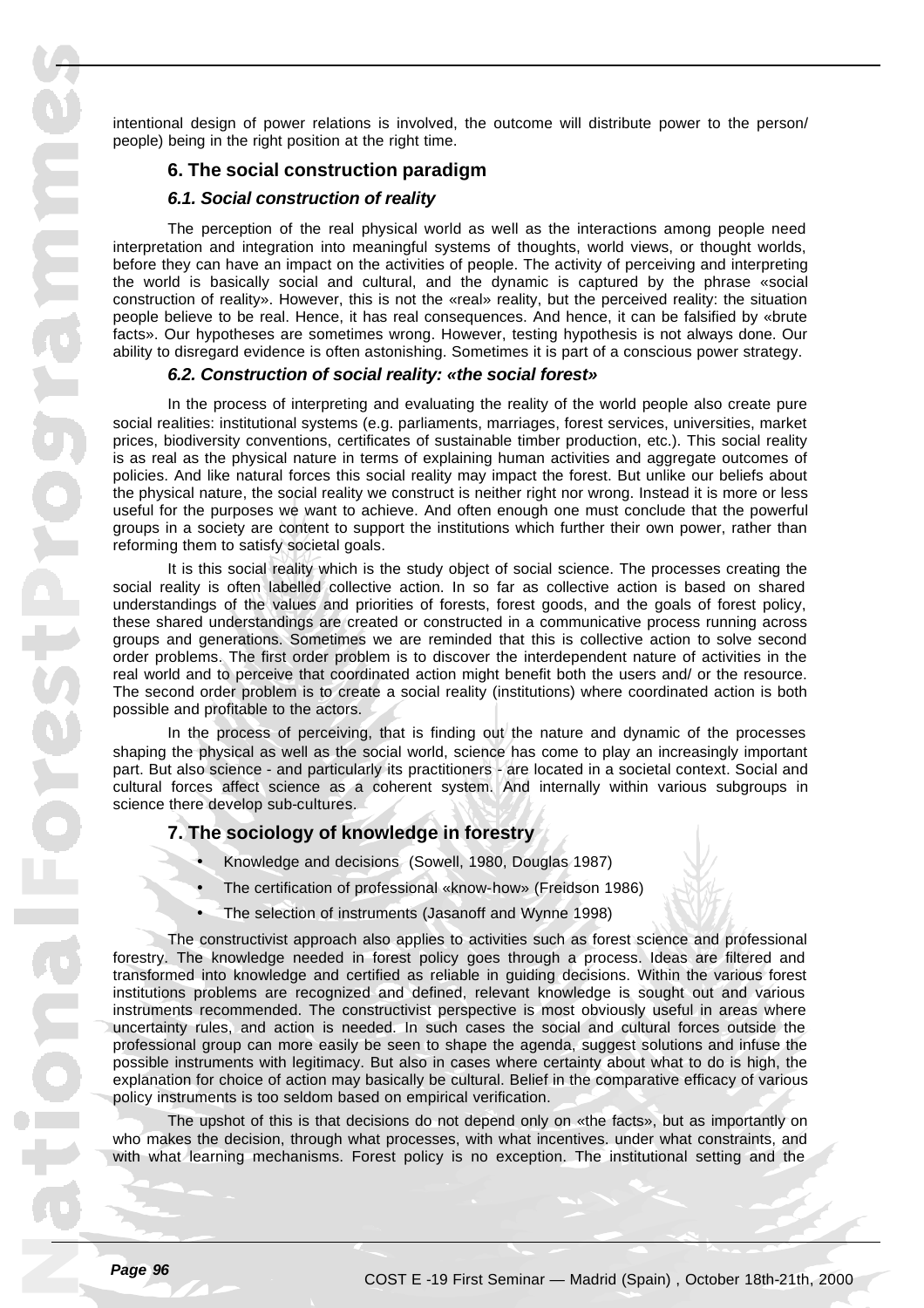procedures followed matter for the policy outcomes. Therefore the recommendations of the NFP on procedures are important. And therefore the formal institutions of a society are of prime importance for understanding a policy and its outcome. Or more to the point: it is of prime importance in the implementation of a forest policy. Without institutions tailored to the policy, outcomes may deviate significantly from those intended.

# **8. The social construction of institutions**

- Property rights regimes (Eggertsson 1990, Ostrom 1990)
- Regulation regimes (Kahn 1970/71)
- Bureaucracies (Ostrom 1990)

Institutions consist of a rule system and an organization with a mandate to interpret and apply the rules. In democratic polities rule systems are either legislated or mandated by legislation or founded on customary practices. Organizations that are charged with the duty to implement rules founded on legislation are called (public) bureaucracies. The bureaucrats will have the authority to monitor all potential users of the rules and to initiate sanctioning of those who are not following the rules when they should. Customary rules are more often designed to be self-enforcing. It is the actual practice, which both define and monitor the rules. But also the rules are often legitimised and monitored through local, neighbourly associations or assemblies.

The rule systems consist of two types of rules: property rights and public regulations. The two rule types could be said to define two types of regimes.

## *8.1 Property rights regimes*

Rights and duties exist in the minds of people. It consists in what people believe they can legitimately do to the physical world. The precise limits to the rights and duties are the result of negotiations among stakeholders trusting that their agreements will be enforced by the state (or its equivalent). Political processes will from time to time impose new rights and duties or alter the definition of old ones. Discrepancies in understanding the precise content of rights and duties in given situations may on the one hand cause conflict and sanctioning, but also on the other hand, learning and adjustment to the new content of the rights regime.

#### *8.2. Regulation regimes*

In situations where property rights are absent or where the societal environment is changing so rapidly that old rights become inapplicable, the state can promulgate direct regulation of activities. In time these may stabilize as (new) property rights.

Also the system of property rights will invariably generate some negative externalities. These may be addressed by imposing regulations on activities regardless of established rights and duties. As such rulings are enforced, the perceptions of owners and users, and hence the property rights, will be adjusted.

#### *8.3. Bureaucracies*

Rights and duties need guardians with power to monitor, interpret and sanction breaches. The structure of power in such organizations, and the worldviews brought to bear on the perception of activities and the interpretation of rules, is critical for the long-term sustainability of the institution.

Also the design of regulations need commitment from people with power to monitor, interpret and sanction behaviour in relevant contexts.

#### *8.4. Customary rights and duties*

Forest institutions comprise not only the formally created institutions (property rights and public regulations), but also the customary practices based on local culture and perceptions. Customary rules may add to both property rights regimes and regulation regimes. These local social and cultural environments (customary rules) co-exist with, and works together with the formal institutions in framing the activities in the forest.

The construction of forest institutions gives a solution to the second order collective action problems. The existence of these institutions comes to be so much taken for granted that people can use them to overcome at least some of the first order problems. They have been constructed by trial and error throughout history. In the various professional as well as non-professional practices there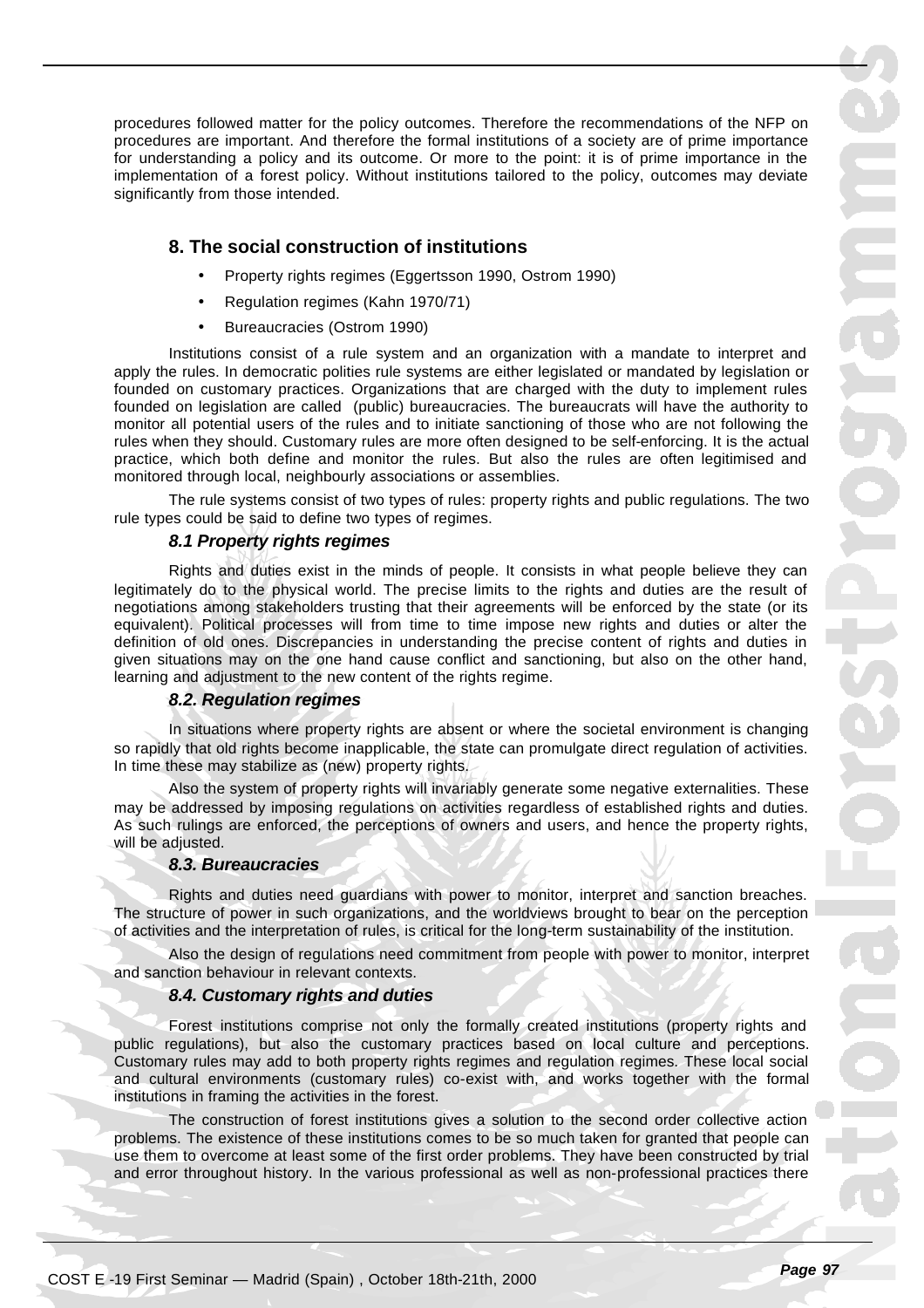have been established ways of perceiving and interpreting forest problems, developed a repertoire of procedures for deciding on solutions, and designed a set of feasible instruments for implementing the solutions. The forest institutions thus constructed, the social reality of forestry, is, however, in its turn shaped by impacts from availability of technology and strength of market forces.

The social reality of forestry embeds the thinking and informs the activities of the various forest users. Thus

- forest owners.
- local users of the forest
- workers in the forest.
- professional foresters,
- urban forest consumers and users, and
- representatives of forest industries

all pursue their goals, values and preferences within the constraints of both a physical and social reality. The various actors and interests groups organize their resources to

- affect the forest policy in a desired direction, and to
- optimise their returns from activities within the forest by utilizing the existing institutional environment.

The outcome from both activities is to change the forest. The impact is immediate in so far as it affects the activities in the forest. It is indirect if the changes affect the future action parameters.

The NFP recommendations present a model for the policy process which will force the social reality higher on the agenda of forest policy. Forest policy will need some ideas on how to design appropriate forest institutions.

# **9. Variations in the perception of forests**

In the description of the process of perception it is implied that we reasonably may expect that segments such as

- owners,
- users,
- industries,
- consumers, and
- **scientists**

will perceive the forest differently. Differences in perception will affect their actions towards the policymakers and their interpretations of the policy. Sometimes the differences in perception are tied to cultural differences.

A local culture or sub-culture can be seen as a coherent system of knowledge, ideas and beliefs deemed relevant for the pursuit of certain goals and linked to certain practices which again are interpreted and legitimised in local discourses. This concept of culture allows for example that «the forest» is perceived differently by the various groups. The available stream of information will be weighted differently and integrated into the local discourse differently. The significant aspects of forests will not be the same for all groups.

In each grouping the perception process can be divided into first hand and second hand perceptions. The first hand perception of the forest is «framed» by institutions affecting basic requirements such as

- access rights to forested areas, and
- crowding phenomena in accessing the forest.

Second hand perceptions are acquired through

- mass media & science
- everyday discussions

The second hand perceptions are today shaped extensively by the «virtual world» created by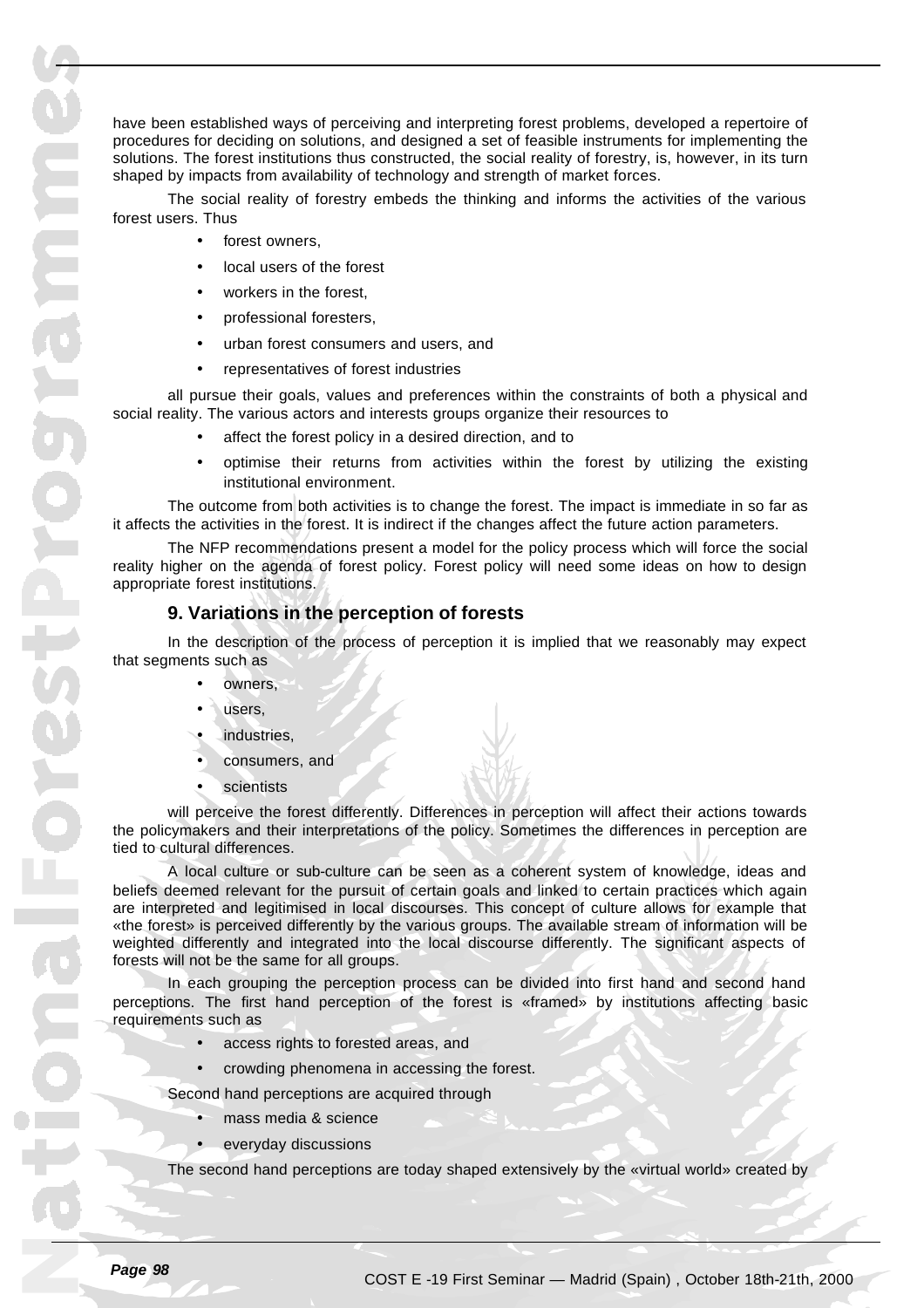the rapidly shifting stream of items in the mass media (including science publications). In earlier times learning about other people's experiences through the everyday talk and discussions were the most important source of second hand observations. Today these are still a significant source for learning about other people's perceptions, but they are even more important in the interpretation and evaluation of first hand and second hand experiences (the social construction of the forest). The shape of the contact networks is crucial in understanding the dynamic of these processes and goes a long way towards delimiting the local culture.

# **10. The construction of the social forest**

While the societal discourse constructs an image of the forest by selecting and connecting items and ideas about the forest, transforming them into goals, the ensuing efforts to reach those goals requires people to compete or cooperate. In this they start to create the social institutions which will make their goals possible. They define property rights, regulate behaviour and mandate bureaucracies. They devise systems for monitoring activities and meter out sanctions to those who misbehave. It is in this social world that forest users set out to achieve their goals and maximize their values.

# **11. The social construction of forests**

Goals and values tied to forests exist in the minds of people. They are created increasingly - in an interactive virtual process where media and museum forests leave an imprint on the consumer. In a democratic polity these private images of forests tend to make their way into political priorities somewhat independent of their reality standing. Through a societal discourse the socially constructed idea of a forest is implemented in the institutional priorities of the state.

Bureaucrats charged with the duty of formulating the policy may or may not share the popular conceptions of what a forest ought to look like. They may therefore understand and interpret the political signals in a more or less faithful way. But the direction of change will be given. It is also possible that conflicts in the forest policy arena might temporarily be strengthened by other ruralurban conflicts or tensions.

# **12. Knowledge in forest activities**

In their day-today activities the forest users, both professional foresters and the ordinary workers, need to consider the relations between means and ends. They need knowledge about causes and effects in their actions and interactions with nature.

The feeling of certainty in deciding on a course of action is a crucial aspect of shaping the forest. The ordinary forest owner as well as the professional forester «know» with varying degrees of certainty how to achieve the various goals they have set or have had set for themselves. The sources of certainty and uncertainty can broadly be described as originating in

- science and/ or
- customary practice

The more certain the actor is on the «rightness» of the course of action taken, the more «natural» the result will seem. And the more consensus there is among actors and actor groups on the «rightness» of the course of action, the more «natural» the result will be seen.

Thus, as uncertainty about the link between means and ends increase, the more social and political the forest becomes. The forest leaves its «natural» state and enters the social: in need of study and interpretation. It changes from the «natural» forest to the social forest: the forest in people's minds enters the realm of the political. The nature and qualities of the forest become contested and parts of the social and political struggles about means and ends for the forest users.

# **13. The «production» of forests**

Within the institutional environment, stocked with available knowledge, and imbued with the socially constructed ideas about forest values and forest products people perform their day-to-day activities cutting timber, pasturing cattle, and harvesting non-timber products.

Thus the real world physical forest emerge from the interaction between the forest ecosystem and the day to day activities of the people who use the forest for their various ends.

In the activities producing the physical forest, the direct and indirect impacts of the social and cultural environment will be different for the different actor groups. The urban consumers are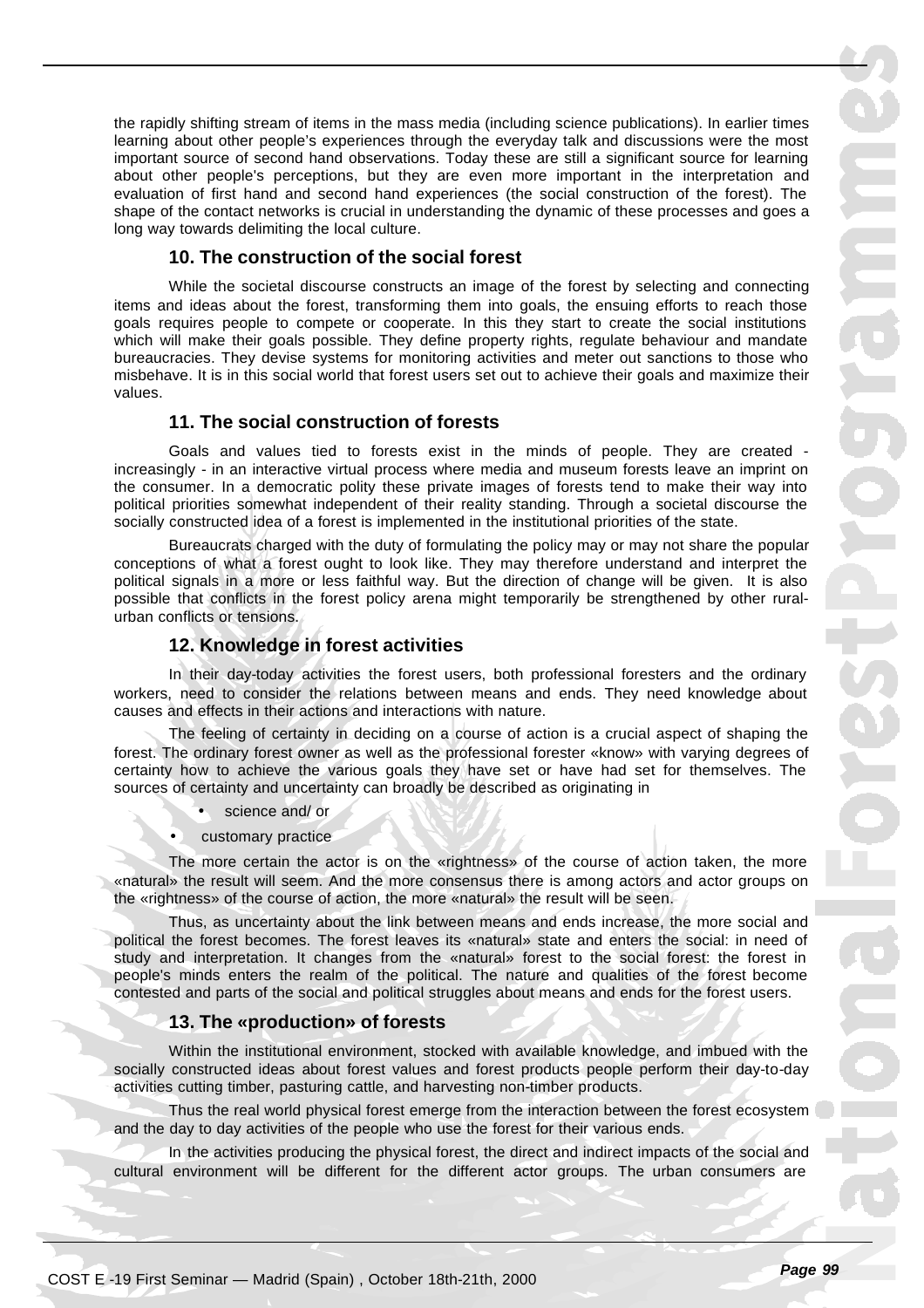basically interested in the aesthetic and moral values they have come to see in the forest of their mind. Forest industries will have the economic survival as its bottom line. But as long as that is ensured they are sensitive to demands, particularly from consumers of their own products.

In Norway the project «Living Forest» was initiated to cater to the perceived increase in demand from consumers for sustainable forest products. The project resulted in new guidelines for forest owners and forest workers. Following the guidelines will result in certified timber.

#### **14. The role of the social and cultural environment in forest policy.**

Several factors contribute to shaping a forest policy. In a democratically governed market economy the following four groups of factors are important:

- politically formulated goals,
- market forces
- the «policy know-how» and bureaucratic culture of forest professionals, and
- public perception of forests and forest products.

As distinct from the political processes going into the formulation of goals, and the economic processes shaping the markets, the local culture of forest professionals and the public perception of forests and forest products can be said to belong to the social and cultural environment of forestry policy.

#### *14.1. Public perception of forests*

The public perception of forests and forest products affects the forest policy in several ways. Most directly through its impact on the values and priorities of the stakeholders in the forest sector: the forest owners and their associations, the forest workers and their associations, the NGO's with stakes in the forest, and the people partaking the direct consumption of forests and forest products. Indirectly the public perception of forests and forest products will affect the policy through its impact on politically formulated goals, the values and priorities of forest professionals, and the changes in the demand for different types and qualities of forest products. These changes will also reflect the general cultural and social change taking place in society. One example of this is a period of increased conflict in forest policy in Oslo in the early 70s. This was a period with strong discussions and conflicts about urban forestry, i.e. the forest policy for the forest surrounding Oslo (Oslomarka). New stakeholders representing the general publics' access to and use of the forest entered the policy debate. However the debate and the solutions also reflected a profound change of the society with more leisure time, (introduction of five working days a week) and a modernization of cultural life.

# *14.2 The culture of forest professionals*

Also the bureaucratic culture of professionals involved in forest policy belongs to the social and cultural environment of forest policy. In this context bureaucratic culture is seen as a system of values and priorities, which frames the technical «know-how» and directs the attention to and interpretation of the flood of day-to-day occurrences which possibly might be relevant to the mandate of the bureaucracy.

The staffing of the institutional bureaucracies is important. The quality of the professional education is important. But besides this we must recognize that the professionals have a social and cultural background giving them an identity as citizens of the state. This implies values and priorities on par with other citizens. However, the selection of persons given professional training does not guarantee that the values and priorities of the staff is representative for the average citizen. And there is no way to avoid that the values and priorities of the staff will affect their interpretation of the rule system as well as shape their agenda of problems worthy of attention.

# **15. NFP, new forest policies and discussion of the «Living Forest» project**

That values at the societal level have been changing is easily enough observed, and also that this influence forest policy making. In Norway Nyrud (1999) notes how the expressed policy goals of the 1932 and 1965 acts on forestry emphasis production (the acts were called «Act on forest production»). In 1976 the name of the 1965 act was changed to «Act on forestry and forest protection» and the first paragraph amended to include multiple use. Forest protection was given higher priority than before. But it took more than 10 years before the forest policy bureaucracy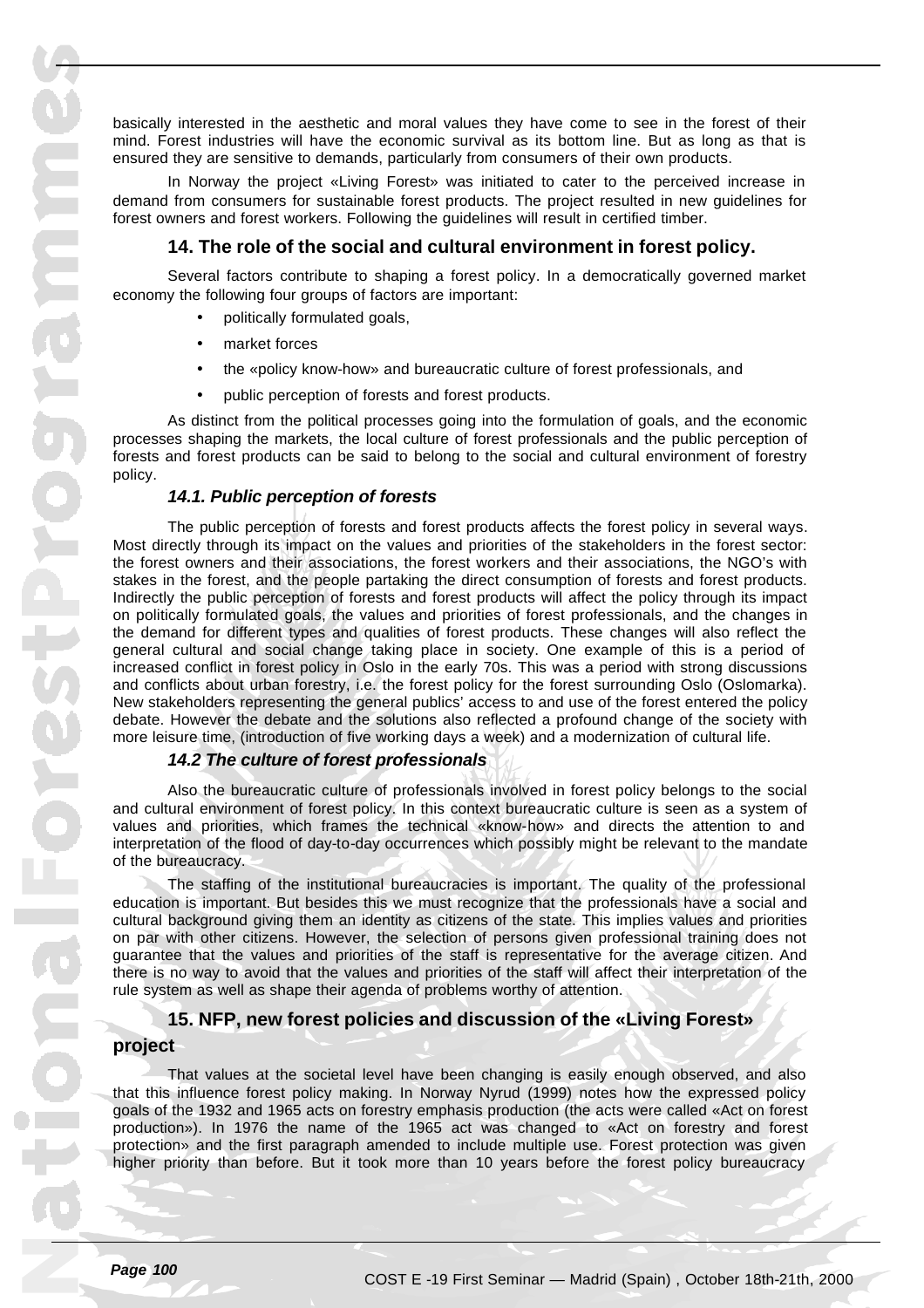started to elaborate on what this would mean in practical terms (Vevstad 1992:262). In this respect one may say the foresters were laggards.

The "Living Forest" project is not an isolated phenomena, but should be seen as part of a broadening of the stakeholder basis for Norwegian forest policy making. There has been debate on the possible inclusion of an environmental paragraph in the Norwegian Forest Law, strengthening the legal base for forest conservation, and sustainable forest management. In 1998 the government published a white paper on Norwegian Forestry and Forest Policy, which is the paper usually referred to as the Norwegian National Forest Programme, by the Ministry of Agriculture (Forest Division). After the publication of the White Paper the decision has been taken by government to come up with a new forest law by the year 2004.

The impact of changing values and priorities among citizens can also be seen in the project «Living Forest». The project was initiated in response to demand for new documentation on forest products, that wood products had to be produced by «sustainable forestry». This demand originated in new perceptions and changed values among consumers. However, there are reasons to qualify this statement. The demand came from publishing houses (paper consumers), acting on perceptions that the demands would be forthcoming from consumers (buyers of their publications), but also acting in response to campaigns and pressures from international NGOs (Greenpeace).

However, it was the forest owners and forest industry which took the initiative and funded 50% of the project. Their need for a certification system, became the main driving force for the project. Although the project was a participatory process including representatives from government, NGOs and (forest/natural) science, the forest owners and industry seem to have remained in the leading position and in control. This can be seen in the problems remaining after the project was concluded. Two years after the initial "Living Forest" project was concluded the Forest owners Association has taken the initiative to start up a second project, to define in more detail the standards for two areas: (i) old growth forest (naturskog), and (ii) key habitats (nøkkelbiotoper). Although the environmental NGOs insisted on including this work in the original "Living Forest" project, this was refused in the first project period.

There remains however two unsolved problem areas, (i) open access to data and information on forest conditions. This remains a contested area. (ii) Sustainable management guidelines for urban forest areas, and better legal basis for this.

In the preface to the textbook «Biological Diversity in Forests» (Rolstad 1996), Molteberg notes that «During the last few years research has brought us new knowledge of ecological relationships, and detailed knowledge of the individual species that have their habitats in forests. We have especially gained knowledge about *how the northern forest ecosystems function naturally, without human intervention. This gives us insight into how we can plan our management* of the forests without the risk of exterminating species of animals or plants.» (Rolstad 1996:5, emphasis added).

We are sure Molteberg did not mean this the way we now will interpret it. It could however be taken to mean

- that nature works best where there are no humans present,
- that knowledge of nature without humans is sufficient for sustainable management of nature, and
- that knowledge of humans and their institutions are irrelevant for sustainable management of nature.

We do not believe this is what Molteberg means by his statement. But we do think that the professional opinion expressed reveals a problem. The problem is not that humans are taken to be irrelevant, but that humans and their institutions are taken for granted. They are outside the professional attention of foresters. For example, looking a bit closer at Rolstad's (1996:83-105) texts where management is discussed it would seem that it is taken for granted that forest managers will behave just like the textbook advises - at least once they have read the book.

This inattention to how humans actually work, the variability of goals, the socially produced constraints, and less than perfect execution of plans, is characteristic of the professional worldview of too many science based professions.

The «Living Forest» project proposed «Standards for Sustainable Norwegian Forestry». The standards were confirmed on March 27, 1998, by the project board representing forest owners, forest industry, forest workers, environmental NGO's, consumer organizations and public authorities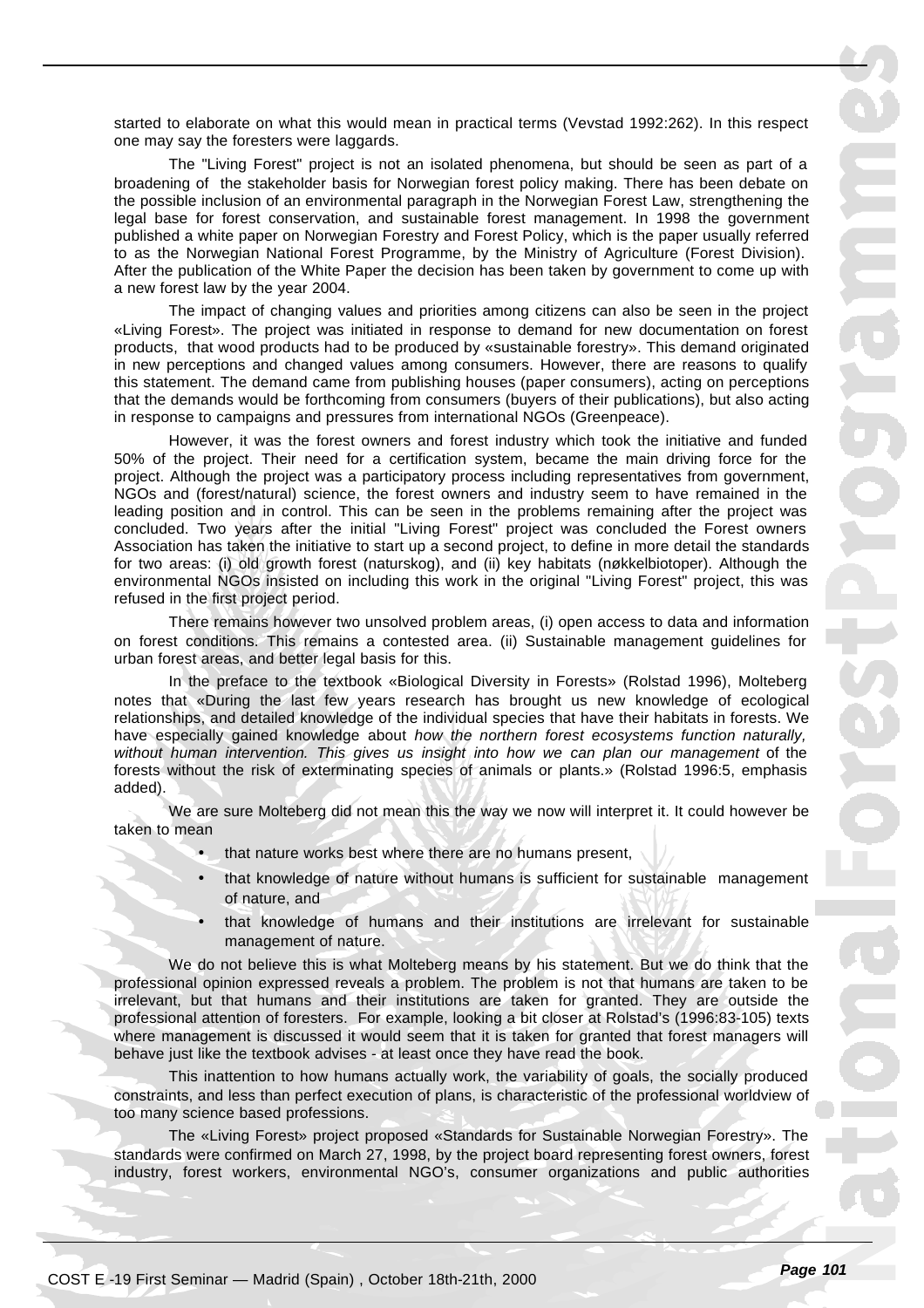maneareschardsanam

(Sanness 1999). The standards have since then been used by Norske Veritas in the certification of individual companies producing timber. A certificate from Norske Veritas that the timber is produced according to the standards will bring the timber company a higher price. Already in the fall of 1998 the first certificate was awarded the company Vestviken (now Viken). On February 5, 2000, the newspaper Aftenposten reported on serious breaches of the standards, particularly the destruction of key habitats. The result was that Viken on March 14 lost its certificate. They got it back on July 1. But already on August 29 Aftenposten reports on breaches from another certified company: Nidaraa. Again the problem is destruction of key habitats.

So, why don't forest managers behave like the model forester assumed by the textbooks? The newspaper debate around the Viken case is focused on the explanation that they are all knaves, out to squeeze the last buck from the buyers. However, this is a too simplistic explanation. There can be a number of reasons. One common cause for such failures in certification is that there are imperfections in newly set up systems. Institutions and qualifications are wanting on all sides both from the certification institution (Veritas) and the direct producer who is to get his/her products certified.

In order to avoid problems like those Viken has experienced, there should have been given some thought to the construction of the social reality the employees of the company had to be working within after the certification was approved. They needed to design and internalise the new institutions, which would govern their day to day activities.

# **16. Conclusions**

The limited ability to see management of humans as a part of the management of nature, or to see the complexities involved in the management of humans, will time and again return to forestry and forests as undesired outcomes of policy changes.

If forest policy is moving in the direction outlined by the NFP, the need for sensitivity to the social and cultural environment of the policy will become more explicit. One will need to understand the social and cultural dynamic of each state or province to see how differences in the social and cultural environment affect the links between target measures, legitimate means, and outcomes. It is not unreasonable to expect that differences in the social and cultural context of a forest policy will require different procedures and targets to achieve the common goals set by NFP.

# **References**

- Berger, Peter L., and Thomas Luckmann 1966 «The Social Construction of Reality», New York, Anchor, 1967
- Cicourel, Aaron V. 1972 «Cognitive Sociology», Harmondsworth, Penguin, 1973
- Douglas, Mary 1987 «How Institutions Think», London, Routledge& Kegan Paul
- Egestad, Peter Stenz 1999 «National Forest Programmes in Clear Terms», pp.11-23 in Glück& al. (eds.) Vol I Theoretical Aspects»,
- Eggertsson, Thráinn 1990 «Economic Behaviour and Institutions», Cambridge, Cambridge University Press
- Faludi, Andreas (ed.) 1973 «A Reader in Planning Theory», Oxford, Pergamon
- Freidson, Eliot 1986 «Professional Powers. A Study of the Institutionalisation of Formal Knowledge», Chicago, The University of Chicago Press
- Glück& al. (eds.) «Formulation and Implementation of National Forest Programmes» Three volumes, EFI Proceedings No. 30, 1999

• Jasanoff, Sheila, and Brian Wynne 1998 «Science and decision making», pp.1-88 in Rayner and Malone (eds.) 1998

- Kahn, Alfred E. 1970/71 «The Economics of Regulation. Principles and Institutions», Cambridge, MIT Press, 1988
- Lobben, Thor H. 1995 «Orientering om status for prosjektet Levende Skog» (Information on the status of the project Living Forest), pp.6-7 in «Kriterier for dokumentasjon av bærekraftig skogbruk» (Criteria for documentation of sustainable forestry), Levende Skog, Oslo 1995
- Merleau-Ponty, Maurice 1964 «The Primacy of Perception», Evanston, North-western University Press